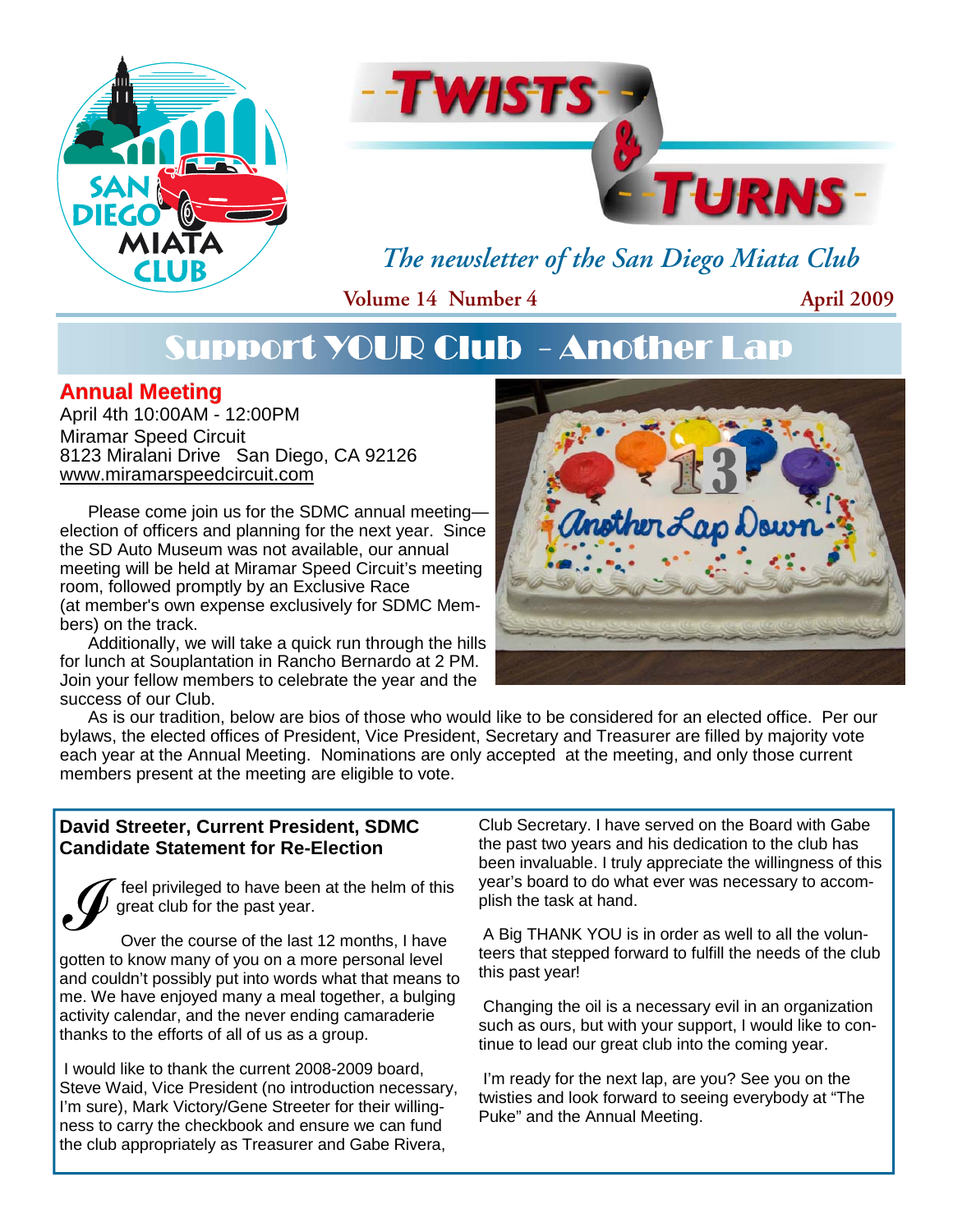#### **Ted Kesler to be considered for Vice President**

A llow me to introduce myself. My wife, Sue and<br>
1 have been club members for 10 years of our<br>
138 year marriage. We're on our third Miata;<br>
193 White, '92 Sunburst Yellow, and our current '96 I have been club members for 10 years of our 38 year marriage. We're on our third Miata; '93 White, '92 Sunburst Yellow, and our current '96 Classic Red. Our grown children carried on with the first two Miatas and both (cars and kids) are still on the road. Ain't life grand?

 According to Helen, I'm the club Curmudgeon. I quite agree with the sentiment. I believe that Miatas should have roll bars with SFI padding. I believe that unless you painted it, bragging about your car's color is stupid. I wonder every year why we look for Madonna in California. And I think we should have the raffle first then go straight home, watch Survivor and get a good night's rest .

 I'm also the guy who writes the DIY articles on how to do things to your Miata by yourself instead of paying Rocky. If I only had a lift…

 I have noticed, as I think we all have, that the club is in a great place lately. Everyone seems to be getting along just swell. Not much needs to be changed, and no one seems anxious to change it anyway. Life in our little club is good, heading down the road like a Dennstedt tuned…Miata.

 So here's my plan. Let's give Steve a rest from his seemingly underwhelming duties as Vice President. Let's cut him loose to really bring the Puke up to the world-class standards it so richly deserves. Let's make me Vice President. I'd like the title and he'll never miss the responsibility, or the microphone time. If elected I will faithfully perform the duties of the office in exactly the manner promised by the semi-legendary Voodoo Bob, SDMC founder and early vice president. Shift knob firmly in hand he said: "I will do nothing."

 I thank you fellow Americans and faithful SDMC members. — Ted

### **Gene Streeter, current SDMC Treasurer**

I am proud to be your Treasury Secretary...I'm proud<br>
Unlike Treasury Secretary Geitner, I don't<br>
have any income tax issues hanging over my head. Legal to work with this administration.

 Unlike Treasury Secretary Geitner, I don't counsel (the law firm of *Dewey, Cheatem, and Howe*) assured me all those speeding tickets in my past are tax deductible as charitable contributions. I'll let you know if there's any *change*.

 Thus far, I've been in office less than two months. I look forward to serving out this term, and providing a high degree of service the coming year. For those of you unable (or un-willing) to attend February's monthly meeting, I want to make you aware of a few policy changes:

 I am rejecting the TARP (troubled assets relief program) monies being offered us. Fer those of you all from certain parts of the country, a tarp is something that doubles as a carport, or a gee-rage. I'm not talking about that.

 This club can remain viable without any federal assistance or intervention. We just have to tighten our belts a little. We can no longer afford to provide a certain Vice President with his autocross slicks. Upon receipt of my memo, his initial response to me was "now, how am I going to beat anyone at autocross?" I responded, "…you might want to join the MG club." (No offense, Mike. It was just an example.)

 Despite the high-quality "tech" articles Mr. Ted Kessler has been submitting to our Newsletter, we can no longer afford to pay his customary fees.

 Same comment regarding the many quality photos submitted or posted…with the obvious exception of my own. I know I'm not handsome; I just don't want to be so grainy in

the process.

 We don't need any bailout money to rekindle our confidence in the economy. Gasoline is affordable once again, and a whole bunch of us are heading to Texas to advertise that fact.

 Besides, as our Events Coordinator, Diane Foster *crows*, we're more interested in "smiles per gallon" than fuel efficiency.

 As for the requested "biographical" information, here you go:

• College-educated male, fifty-something, balding, slightly overweight, but in general good health (*disclaimers*: my interpretation, not a medical assessment, and certainly in keeping with our club member demographics).

• Club member since July, 2004, with my first event participation at *The Puke*, 2005. *Finally* earned our magnetics last year with *Ferris Bueller's Day Off.* Bonnie and I intend to make that a signature run for our club.

• Loyal husband of 35 years (in October) to tolerant wife, Bonnie. Dedicated father of two sons, David and Jared. Yes, *that* David Streeter, our current SDMC president. I'm okay with taking a supporting role.

• Loving guardian of two hybrid Boxster dogs. (No offense, Steve and Paula…that's the result of a boxer and Boston terrier marriage.) Recent, and proud, grandfather of two boys, the result of Jared and Stephanie's marriage. Engaged in automobile collision repair (from teenager to mid-thirties); have worked for State Farm Insurance – Auto Claims/Estimatics ever since.

 On the off chance I've left anything of importance to you out of this report, please see me after our annual meeting and election. Thank you for your support.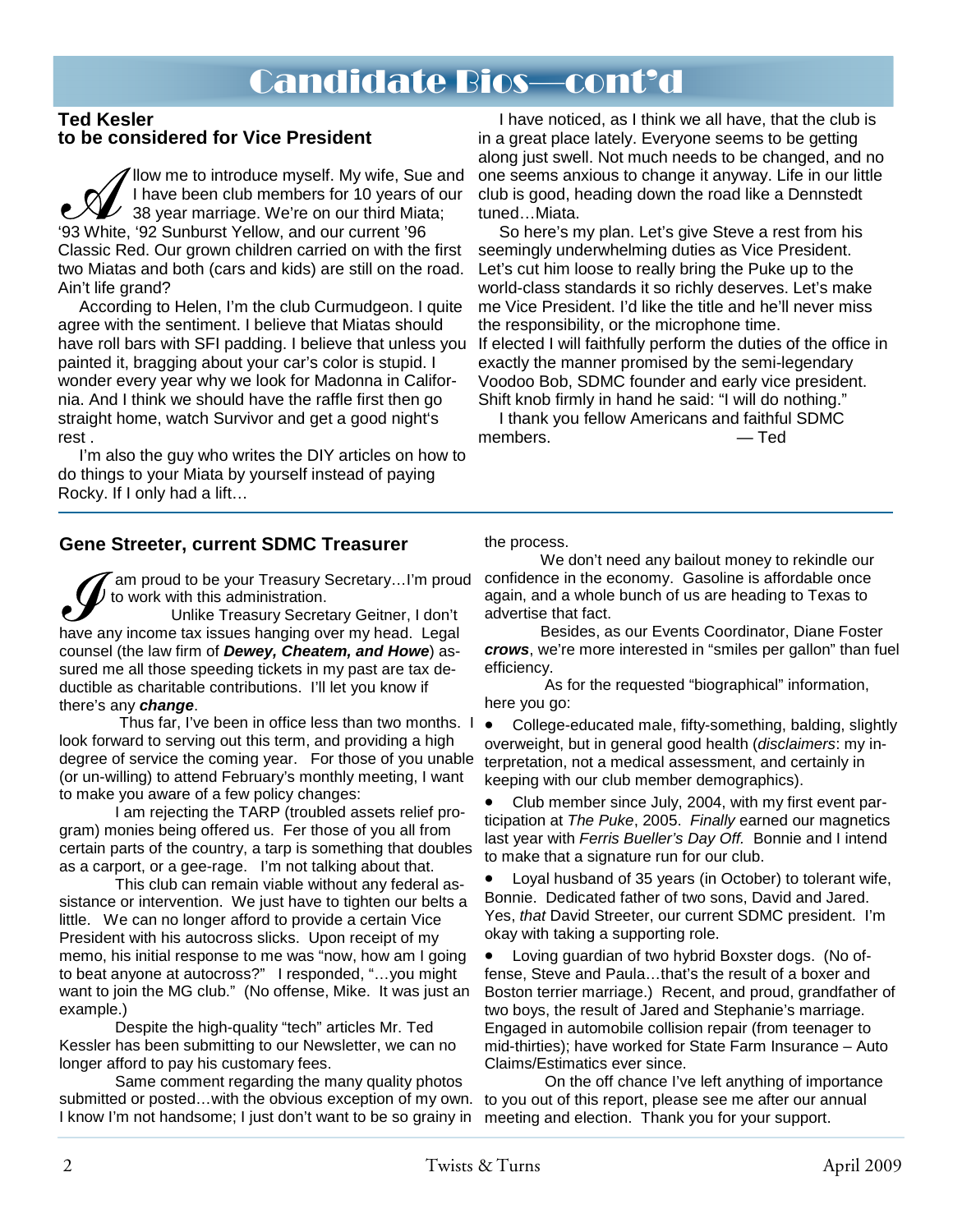## Regalia Transfer of Power

S Lisa and Mike Schwartz step down from the Club's Regalia operation this month, Bryan and Vicki Kiehl have stepped up to assume these duties. As Mike notes, "After two years, we want to take a break. It is great having th Kiehl have stepped up to assume these duties. As Mike notes, "After two years, we want to take a break. It is great having the Kiehls taking over and injecting some new blood into this position.

he adds. "It's always nice to see members wearing these proudly and knowing we are the only Miata club with them."

 Mike and Lisa and have streamlined the Regalia function to the point that it only requires a couple of hours a month. The toughest part is loading and unloading at the meeting, and there is typically no shortage of people to help with that. For now, Regalia will continue to be offered at seven monthly meetings (Jan, Mar, May, July, Sept, Nov, Dec).

 Regalia managers also store about six bins of materials, order replacement stock or special orders when enough items are needed, track inventory based on sales, and forward revenue to the Treasurer.

## Club Regalia

SDMC offers club members great items at a fair price. Most items proudly display the club name or logo. The goal is to provide quality items at a nominal profit. All proceeds from the sale of regalia go to support the club newsletter and operations.

To order any item, contact regalia@sandiegomiataclub.org or visit the regalia display at the monthly meetings. If you would like to purchase a specific item or size at the monthly meeting, contact Regalia ahead of time.



The Regalia team is always looking for new products that would benefit the club. If you have an idea for a new product, please contact Regalia.

Items Currently Available include:

Apparel Short-sleeve T-shirts Long-sleeve T-Shirts Crew sweatshirts Zippered hooded sweatshirts Non-zippered hooded sweatshirts Visors Hats **Hat clips** Hat clips Logo vinyl clings Pins Pens SIGNALz4U brake light module Carabiner-style key rings Steering wheel keychains **Example 20** License plate frames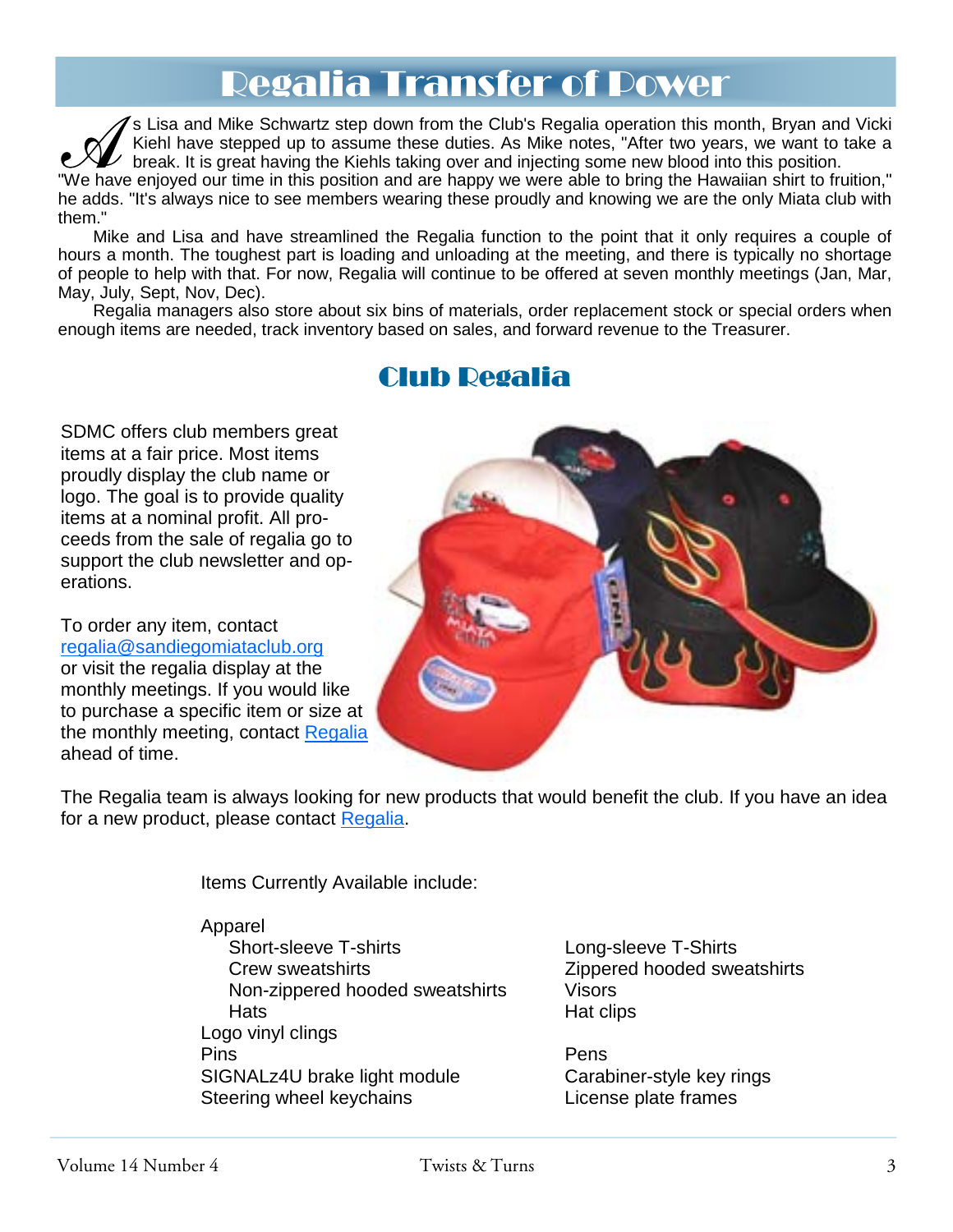# CB RADIO, QUICK AND CHEAP

## **Ted Kesler, Tech Editor**

A ave you ever been lost on a run and had to go home<br>
early, friendless and forlorn? Have you ever wanted to<br>
lead or sweep a run? Do you have a yen to be a genu-<br>
ine club participant? Have you ever wanted to be Kris Kris early, friendless and forlorn? Have you ever wanted to lead or sweep a run? Do you have a yen to be a genuor Ali MacGraw?

### **GET A CB RADIO FOR YOUR MIATA!**

 I've noticed lately many new, and even some veteran members trying to get by without. Folks, it just don't work that way. Ya gotta have one.

Why ever you're putting it off, here's the cheap and quick way to get 'r done. There's not a lot of detail here, imagined details are why you don't have a CB yet. If you really like complication and indecision you can research and shop and dither and wait and…not

have a radio for ANOTHER RUN. Read this, then just do it. It'll work fine! A little background on why it'll work fine.

 All CB's are 4 Watts maximum power output. The price differences are cosmetics and silly features, not power. Fortunately, the smaller units that fit best in our cars are also cheap...CB range, the distance you can hear or send, is most affected by terrain (hills and trees and rocks and stuff, Steve) followed by the location and size of the antenna. Terrain changes. On a Miata location is one place; the rear deck, ahead of the trunk lid, with a 3.5" magnetic mount and a short (about 2 ft.) base load or center load antenna . All CB antennas

have a coax cable that simply screws into the radio. A mag mount that fits our only mounting spot will not hold antennas large enough to significantly increase radio range. If you really think you need more, read up on antenna dynamics. It ain't happenin' on a Miata! We get just enough, no more.

 In the Club, you may have seen a "hand held" unit with everything in the "microphone". The Cobra 75WXST requires some parts installed permanently in the car, and the unit is simply too large for some hands. Because the microphone and speaker are both in your lap (think about it) this unit must be wired to the car's radio speakers. You'll also hear of a currently unavailable "splitter" that uses the car's radio antenna for the CB as well. All very very cool but \$\$\$, much more difficult to build and not really necessary.

 If you're really into this style check the Midland 75822 Mini 40. This one works in and out of the car. Total instant plug and play, and portability. You could, of course, go Purist and French the whole thing into the dash, put antennas on the mirrors and get some naked lady mud flaps and…and you could keep putting it off because you can't find those mudflaps to match your car color…We're goin' cheap and quick here, remember?

### **You'll need:**

CB radio (\$40-\$140), magnetic mount antenna (\$20), cig. lighter adapter (\$3), Velcro strip (\$7), 3M #77 Adhesive Spray (\$7, and real handy around the house). (Pic 2) A nice addition: A separate remote speaker, (\$10). Plugs into the radio, can be velcroed between the seats for "Old Guy" volume. (Pic 3) Less than \$100 will get 'r done just fine.

CB Radio and Antenna



**2** 

**1** 

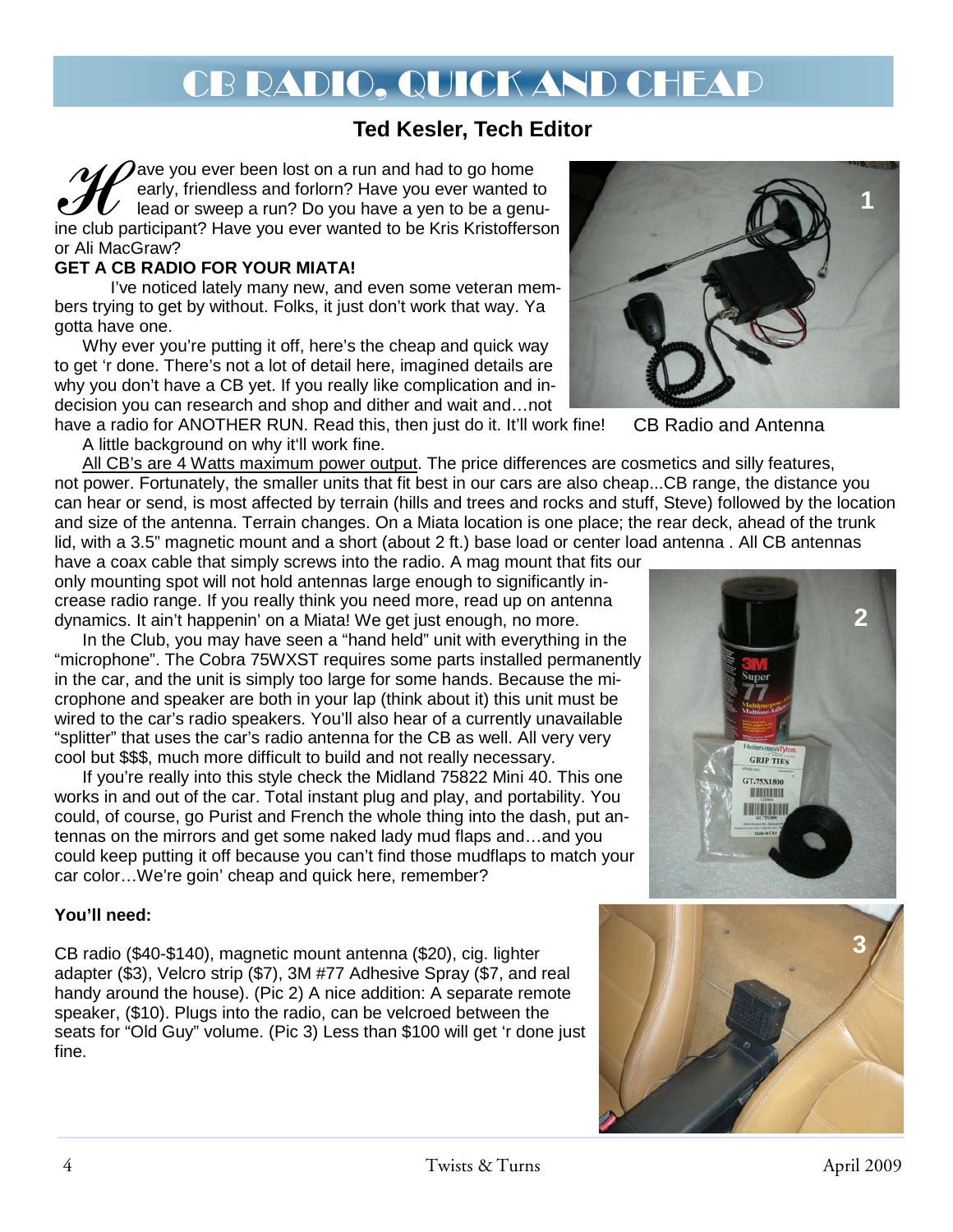#### **What to do:**

 Attach the lighter adapter to the power lead of the radio. There are two types of adapters, one has wires (to be spliced into the CB's wires) one doesn't (solder the CB's wires into the plug). The center of the plug, and the black wire are ground. Buy the one that matches your skill level.

 I used shrink wrap on the solder plug as shown Call me before you buy any. This is obviously the trick part of the job, but it will all work just as well with the wires twisted together and wrapped with black electrical tape. I told ya, cheap and quick. And very functional.

 Use the adhesive to attach the Velcro, HOOK SIDE OUT. Spray glue on the back (loop) side of the Velcro then wrap it completely around the radio. I use two bands for extra hold on the carpet. You could skip this and just lay the thing on the floor. It would work fine, but ya gotta have some standards right! Velcro on the remote speaker as well. (Pic4)

Done! That's it! Wynola awaits!

#### **To operate:**

- ♦ Stick the unit to the carpet on the passenger side of the transmission tunnel. The built-in speaker faces into the car.
- ♦ Plug the power wires into the cig. lighter. I route them as shown across the heater controls. There is a gap behind the mix bar to hook the wire over. (Pic 5)
- Stick the antenna to the rear deck. I have glued a piece of old Tshirt to the bottom of the mag mount and always clean the spot before I plant the antenna. Hinge it over to remove. Route the cable over the top and behind the pax seat. With the top up, go through the end of the back panel or window zipper.





Turn the radio on, adjust channel, squelch and volume. The antenna may need to be tuned. There are several SWR meters around the club. Larry D. has one available at Tech Days. It's maybe a ten minute job that can be done anywhere.

#### **Suggestions:**

Fry's, or on-line at 123radios.com.

Midland 1001Z CB, small cheap perfect.

Uniden Pro 520XL CB (with built-in SWR Meter, makes tuning the antenna simple)

HighGear/Cobra A1000 Magnetic Base Antenna.

Philmore TC6111 Auto power plug (with wires). Or AUCB9P Power cord.

 Seriously y'all (Kelly taught me that) this is Totally too easy and simple to put off. These rigs work on any vehicle, require no changes to the car, and work just fine! This is what Sue & I use, and everyone has heard Her sing Smokey the Bear. Haven't you?

Do it!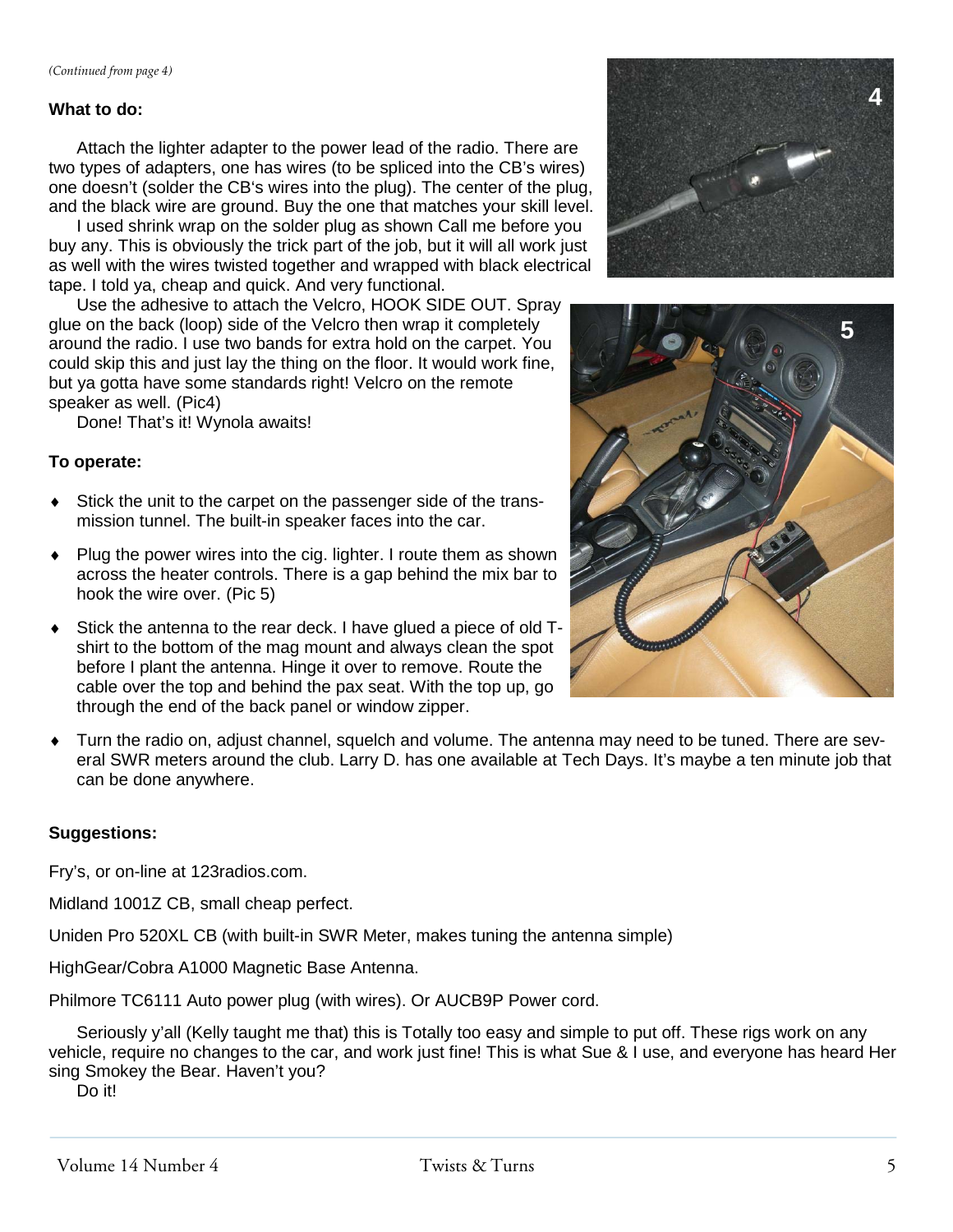# **"**Scrabble" Scholarships Awarded

## Words and Photos by Maryanne Garon

The year ago (March 9, 2008), the San Diego<br>
Scholarships" Car Rally and Banquet. Between<br>
the rally and the SDMC donation, two local youth soc-Miata Club hosted a successful "Scrabble for Scholarships" Car Rally and Banquet. Between cer organizations were awarded \$1000 each for college scholarships for deserving players, from the Gregg Garon Scholarship Fund.

 (Finally), March 9 and 10, 2009, four scholarships were awarded. On Monday, March 9<sup>th</sup>, Dennis and Maryanne Garon, along with younger son, Colin; Gregg's wife Holly and his two boys, Cade and Keegan, went to the Poway Soccer League meeting for the ceremonial awarding of the scholarships to two young men from the Poway Vaqueros, Jordan Dial and Andrew Vu. Jordan and Andrew have all the qualities a Gregg Garon Scholarship recipient should possess. Jordan and Andrew's talent is surpassed only by their dedication and work-ethic and are a shining example of what it means to be a Poway Vaquero.

On March 10<sup>th</sup>, Dennis Garon went to the Penasquitos Board meeting, where two more scholarships were awarded to Stephen Posa and Mikey Cuaresma. Steven Posa is currently attending University of San Diego, while Mikey Cuaresma is still in high school. Both sets of parents were very happy for this award.

 Dennis and Maryanne Garon, in 2006, decided they wanted to create a soccer scholarship for a player in Penasquitos and Poway Youth Soccer, in memory of their son, Gregg Garon, who passed away at age 35 March 17, 2005. Gregg loved his wife and family more than anything, of course, but Gregg also loved soccer. He played in the first year of the Poway Soccer Club in 1975, the first years of the Penasquitos (PQYSA) Soccer League, and later coached in PQ, Poway, and in Marietta, GA.

 The purpose of the scholarship was to reward the somewhat "unsung heroes" amongst the players – the ones with a lot of "heart", love of the game, the ones who are always there rain-or-shine, win-or-lose to be part of their team. It was both gratifying and heartwarming to see these deserving young men receive these scholarship awards that so many in the SDMC generously helped to fund!

 The Garons hope that this will become an annual award, and are planning (and scheming) for another fun car rally in 2010 (with a combined car and Soccer World Cup theme!) to raise more funds to continue the scholarship awards.

 And, of course, anyone desiring to contribute to the scholarship fund before then, should contact the the Garons: dmgaron@cox.net

Thanks again. *. .and a job well done Miata-philes!* 



Front row, L to R: Keegan and Cade Garon Back Row L to r: Holly Garon, Jordan Marsh, Dennis Garon, Andrew Wu, Colin Garon and Maryanne Garon



Mikey Cuaresma, Dennis Garon and Stephen Posa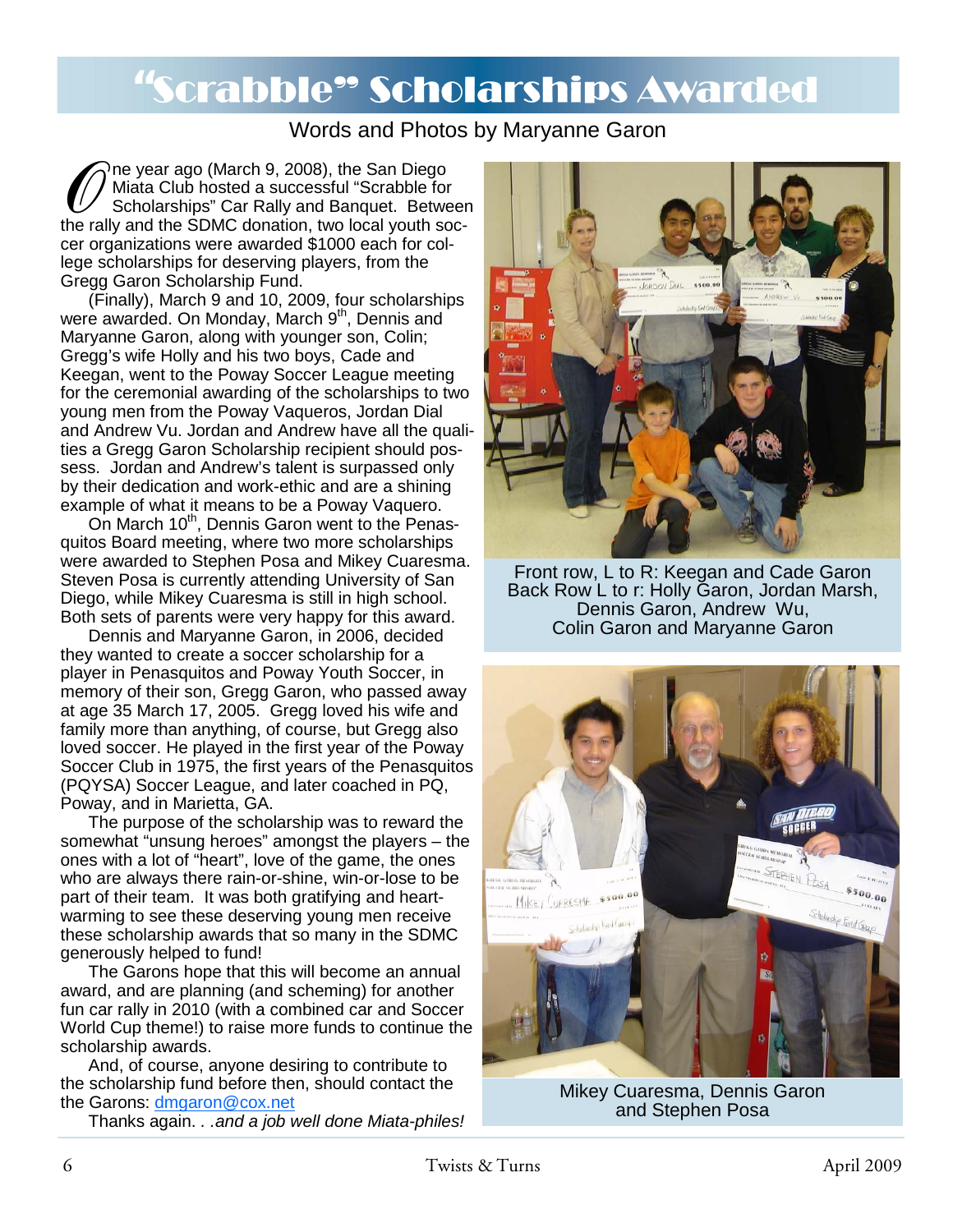# Wildflower Run 2009

### Poem and Photos by Vicki Kiehl

On the road again...I just can't wait to get on the road again! The life I love is driving with my Miata friends! And I just can't wait to get on the road again!

Another sunny day..., Southern California way, Seeing flowers in bloom, purple, yellow, white, and blue, And I am off. with my Miata friends again!

Like a band of gypsies we head down the roadway, We're the best of friends, finding twists and turns that come our way, Our way. And I just can't wait to get on the road again!

Another successful Wildflower Run to Borrego! Thanks to Diane and Linda for leading the run!



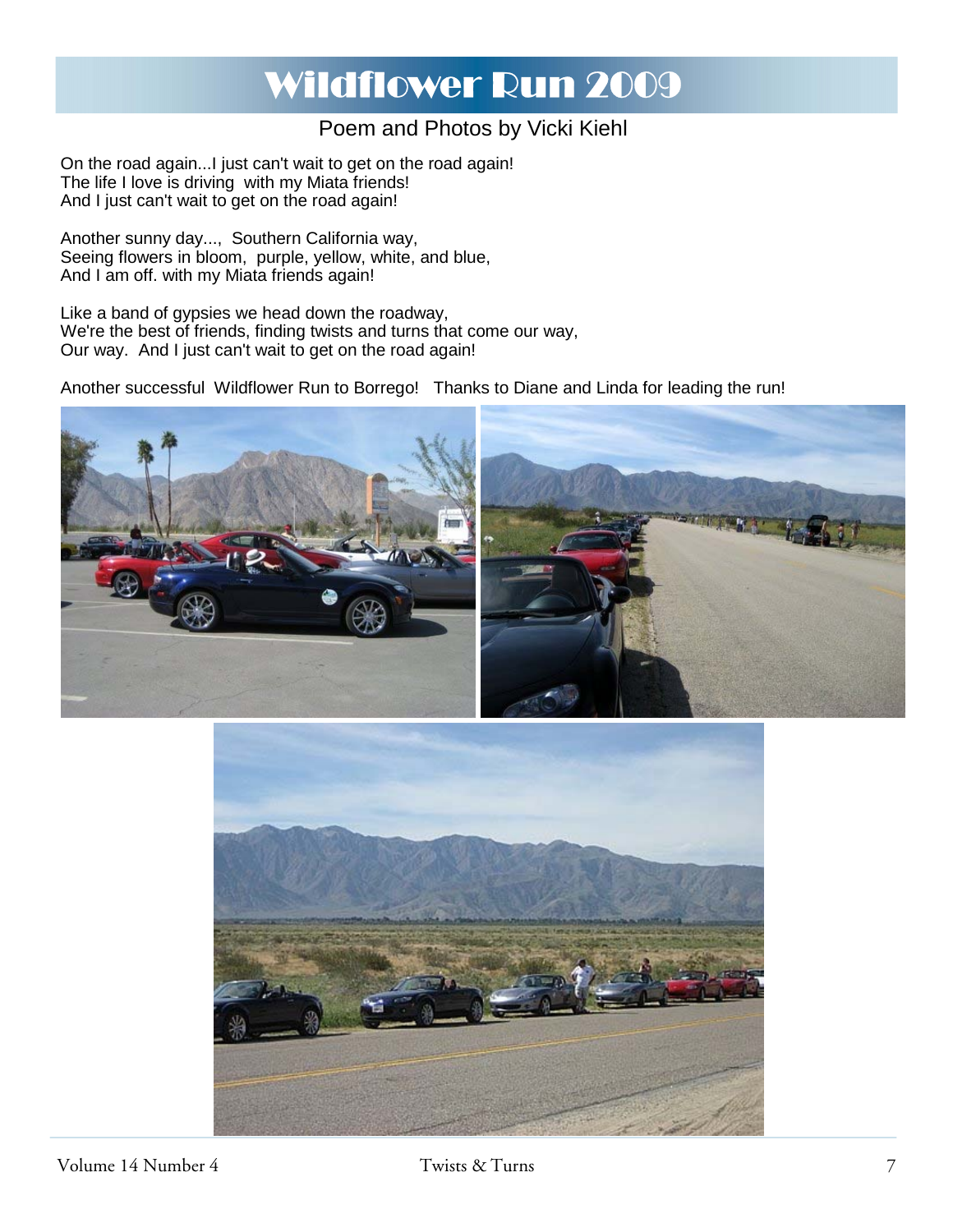## **Our Mission**

The purpose of the club is to promote the enjoyment of, and enthusiasm for, one of the world's most exciting sports cars—the Mazda Miata.

Owning and driving a Miata is one of life's great pleasures, and adding the company and camaraderie of like-minded enthusiasts only enhances the experience. Won't you join the fun as we enjoy the beauty of San Diego County from the seat of a very special little roadster?

#### **Let's have fun driving our Miatas!**

## **Monthly Meetings**

great opportunity to meet your fel- p.m. to enjoy meals, snacks, or for either an individual or a dual Our monthly meetings are a low club members, ask questions, beverages while chatting with their and share stories. **Meetings are**  Miata friends. The informal meeting held on the fourth Thursday of starts at 7 p.m. We guarantee you'll **each month,** except in November have fun. and December when we meet on the third Thursday.

We meet at the Boll Weevil restaurant, 9330 Clairemont Mesa Blvd., in San Diego (between I-15 and SR 163). To contact the restaurant, call 858-571-6225.

Many members arrive around 6

### **This month's meeting date:**

**April 23** 

## **Dues**

Dues are \$35 per calendar year, membership (two members in the same household). Members who join the club in the first half of the calendar year (January through June) pay \$35 for their first year; those who join in the second half of the year pay \$20 for the remainder of the year.



*Twists & Turns is printed by:* 



## **Badges**

Have you noticed those engraved plastic name badges that other members wear? Would you like to get one?

Badges are available in colors to match your car. The cost is \$10 each for badges with safety-pin closures, or \$11 each for badges with magnetic fasteners. Prices include shipping to your home.

Sue Hinkle handles the ordering. Badge request forms are available at the Regalia table at monthly meetings and on the club's web site. All orders must be prepaid.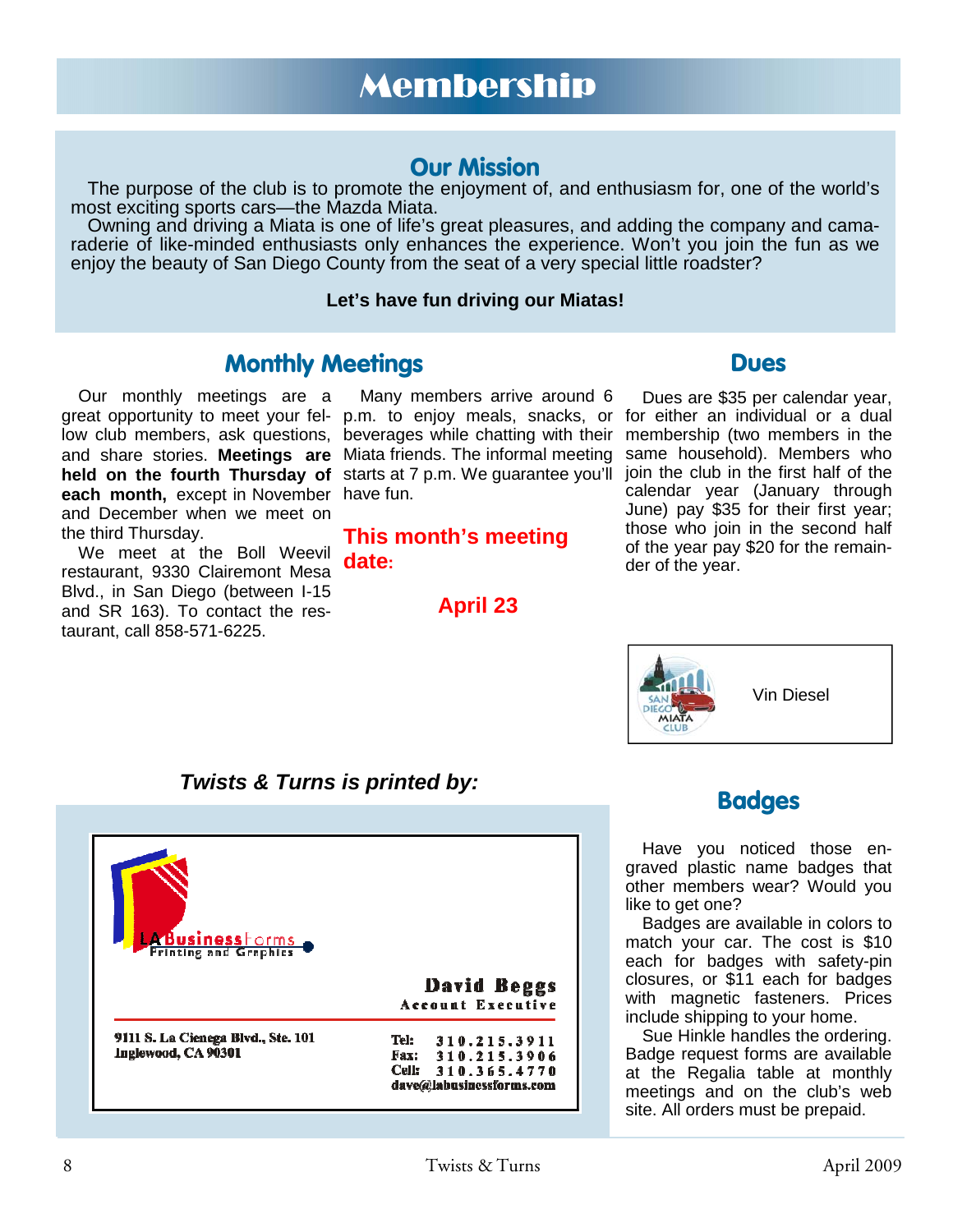## Welcome, New Members

As of March 15, 2009, we have 183 memberships (62 single, 121 dual) for a total of 304 members. Welcome to our newest members, 6 since the last newsletter!

| Welcome to newest members |            |                           |  |  |
|---------------------------|------------|---------------------------|--|--|
| Thom De Piano             | San Diego  | 2008 Stormy Blue Mica     |  |  |
| Gino Ajudani              | Del Mar    | 2008 Copper Red Mica      |  |  |
| Alan & Helen Dalziel      | Carlsbad   | 1990 Crystal White        |  |  |
| Daphne Kiner              | San Marcos | 2009 True Red             |  |  |
| <b>Judy Hunt</b>          | Del Mar    | 1999 British Racing Green |  |  |

## Events

# Coming Soon: Watch for Details!

**May 16**: Patriot's Day Parade—contact Linda Payne **May 22-25:** Miata World II— Dallas Texas **June 5:** Greatest Cruise on Turf—San Diego Auto Museum **June 20 & 29**: Miatas at the Fair

We always need and want more events! Contact Diane Foster to schedule your event… events@sandiegomiataclub.org

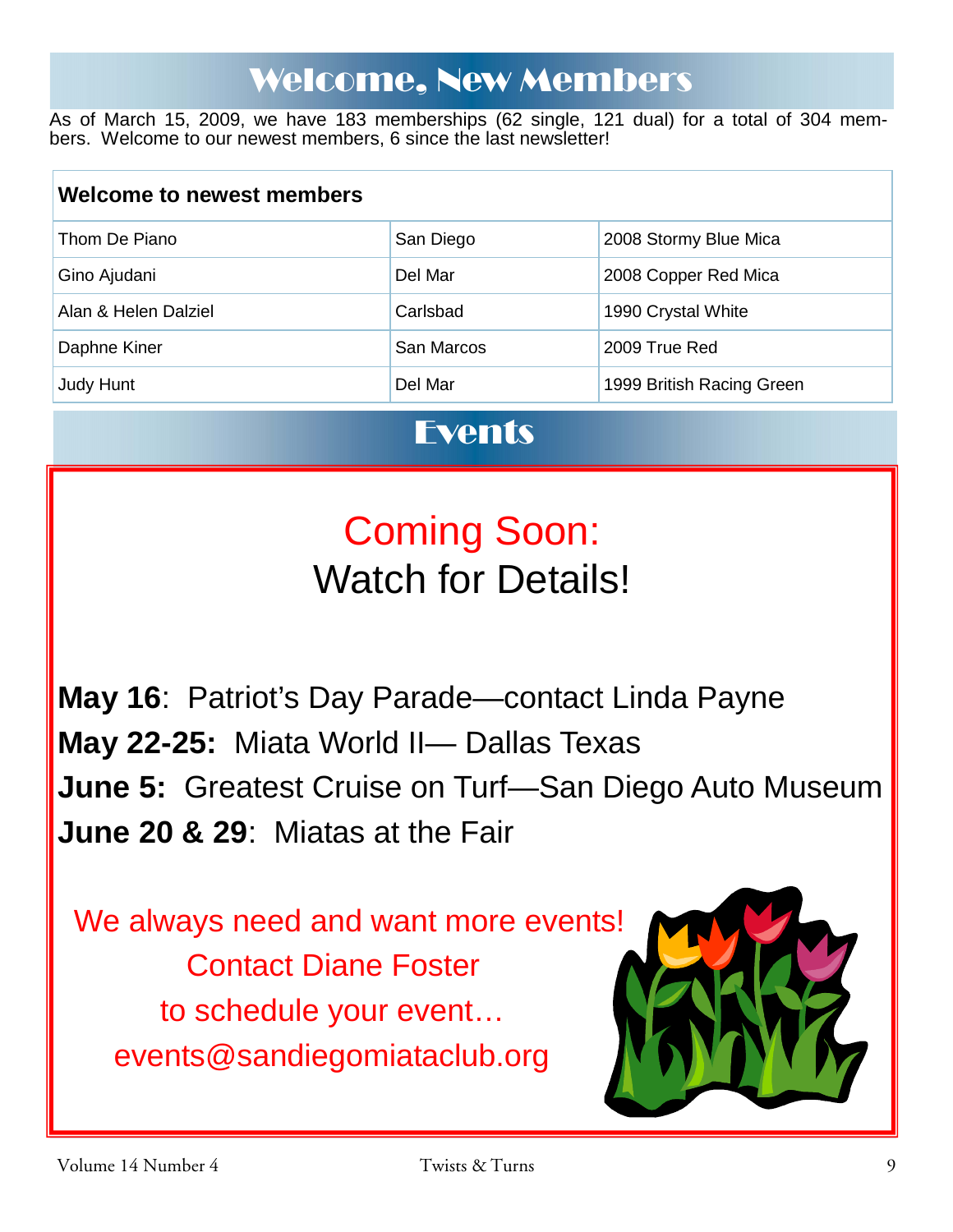# SDMC Officers



**DAVID STREETER President** 



**WAID Vice President** 



**GABE RIVERA Secretary** 



**Treasurer** 

## **Executive Board**

"@..." indicates that e-mail address ends in @sandiegomiataclub.org

| PRESIDENT             | David Streeter                             | 951-461-1722 | president@     |
|-----------------------|--------------------------------------------|--------------|----------------|
| <b>VICE PRESIDENT</b> | Steve Waid                                 | 760-432-0727 | vicepresident@ |
| <b>SECRETARY</b>      | Gabe Rivera                                | 619-295-5993 | secretary $@$  |
| Treasurer             | <b>Gene Streeter</b>                       | 619-656-6730 | treasurer@     |
|                       | To send e-mail to all members of the Board |              | board@         |

## **Administrative Board**

| <b>MEMBERSHIP</b>         | Linda Payne<br>Kelley Raymond |              | $m$ embership $@$        |
|---------------------------|-------------------------------|--------------|--------------------------|
| <b>EVENTS COORDINATOR</b> | Diane Foster                  |              | events $@$               |
| CLUB E-MAIL               | <b>Bob Kleeman</b>            | 619-501-9776 | postmaster@              |
| WEBMASTER                 | Jerry Standefer               |              | webmaster@               |
| <b>CLUB REGALIA</b>       | Mike & Lisa Schwartz          | 858-549-4344 | regalia@                 |
| <b>HISTORIAN</b>          | <b>Elinor Shack</b>           | 858-485-0278 | mshack@san.rr.com        |
| <b>NAME BADGES</b>        | Sue Hinkle                    |              | sportscarr@sbcglobal.net |

## *Twists & Turns* **Staff**

| <b>EDITOR</b>               | Les Smith                |              | newsletter $@$                    |
|-----------------------------|--------------------------|--------------|-----------------------------------|
| <b>LAYOUT EDITOR</b>        | Laurie Waid              | 760-432-0727 | swaid@cox.net                     |
| <b>TECHNICAL EDITOR</b>     | <b>Barry Billingsley</b> |              | barrybillingsley@worldnet.att.net |
| <b>Mailing Coordinators</b> | Steve & Paula Kennison   |              | kennison@san.rr.com               |
| <b>PROOFREADER</b>          | Eunice Bauman            |              |                                   |
| <b>PRINTING</b>             | L A Printing Company     |              |                                   |

*The SAN DIEGO MIATA CLUB is a California nonprofit corporation. Twists & Turns is the monthly newsletter of the SAN DIEGO MIATA CLUB. Use of articles or stories by other Miata clubs is hereby granted, provided proper credit is given. Submissions to the newsletter are welcomed and encouraged. When possible, please e-mail your submissions to the newsletter editor. Submissions may also be mailed to the club's post office box.Submission deadline is the 15th of each month. The Editor reserves the right to edit all submissions.* 

## **Contact SDMC**

ON THE WEB *www.sandiegomiataclub.org* 

24-HOUR VOICE MESSAGE LINE 619-434-2007

BY MAIL

P.O. Box 421325 San Diego, CA 92142

#### CLUB E-MAIL

Most club communication is conducted via e-mail through a Yahoo Group named SDMC-List. A free Yahoo account is required. Follow these steps to join.

- 1. Go to *http://autos.groups.yahoo.com/ group/SDMC-List* (capitalization matters!).
- 2. Click "Join This Group!"
- 3. If you have a Yahoo account, log in. If you do not, click "Sign Up" and follow the instructions.
- 4. After logging in, you will be returned to the SDMC-List "Join This Group" page.
- 5. In "Comment to Owner," state that you are an SDMC member.
- 6. Complete remaining selections, perform Word Verification, and click the "Join" button.
- 7. Your SDMC membership will be verified. The verification and approval process may take several days.

For more detailed instructions, see the club's website.

#### MEMBERSHIP ROSTER

The membership roster is available to SDMC members only. Follow these steps to access the roster.

- 1. Go to *http://autos.groups.yahoo.com/ group/SDMC-List*.
- 2. Log in and click "Database"
- 3. Click on the most current table in the tables list
- 4. To print, click "Printable Report." The printed copy will be 15–20 pages.

For more detailed instructions and op tions, see the club's web site.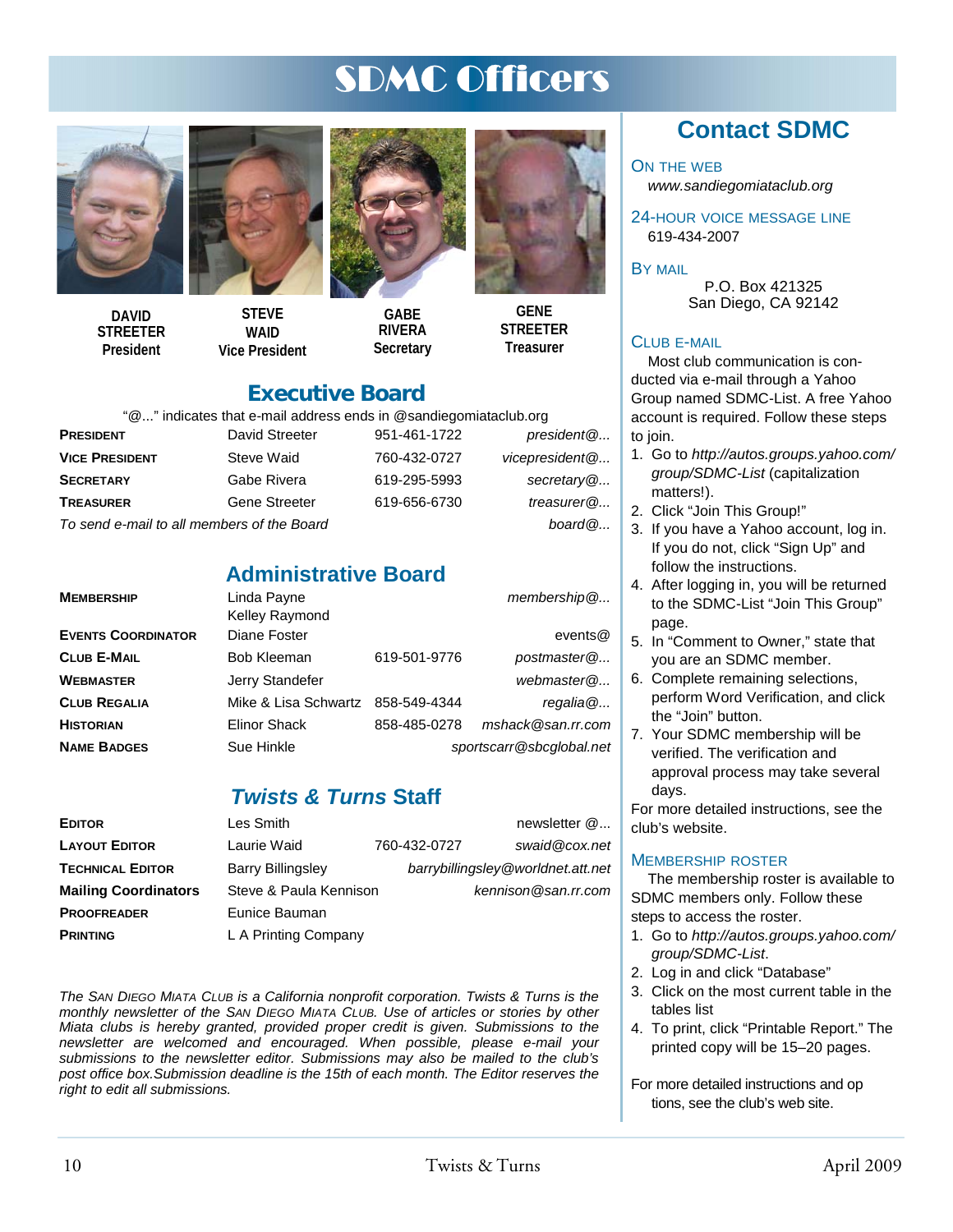## Member Discounts

**M** any vendors offer discounts to *Miata Club members. The club* does not endorse these vendors, but lists them as a membership benefit. Some *Miata Club members. The club does not endorse these vendors, offers may require you to show a current SDMC membership card.* 

*Businesses that wish to be listed must offer a discount from their normal retail prices to SDMC members. Listings are limited to five lines (about 30-35 words). Contact newsletter @sandiegomiataclub.org for more information*.

#### **Automotive Services**

**Allen's Wrench.** Mazda Master Technician. 1620 Grand Avenue, San Marcos. 760-744-1192. Discount: 10% (except oil changes).

**American Battery**. Miata batteries & all other batteries. 525 West Washington, Escondido. 760-746-8010. Contact: Jeff Hartmayer. Discount: Fleet discount on all products.

**Express Tire**. Auto repair, tires. 12619 Poway Road, Poway. 858-748-6330. Manager: David Dolan. Discount: 10% on parts and labor, including tires.

**Good-Win Racing LLC**. Miata intakes, exhausts, shocks, springs, & goodies from Racing Beat, Moss, and more. *www.goodwin-racing.com*. 858-775- 2810. Special club price on everything.

**Hawthorne Wholesale Tire**. Tires, wheels, brakes, and suspension. 877 Rancheros Dr., San Marcos. 760-746- 6980. Discount: 10%

**Just Dings Ltd**. Mobile paintless dent removal. 858-569-3464. Discount: 15%

**Kesler Customs**. Miata chassis braces, adjustable dead pedals, hide-away license plate brackets. Installation of aftermarket parts, fabrication, light welding. Ted Kesler, 619-421-8472. Special club prices.

**Knobmeister Quality Images**. 3595 Gray Circle, Elbert, CO 80106-9652. Joe Portas, *joe@knobmeister.com*. 303- 730-6060.

**Langka Corp**. Guaranteed paint chip and scratch repair system. Cleaning, detailing, and restoration products. 800- 945-4532. *www.langka.com*. Discount: 30%.

**Larry Dennstedt's Auto Repair**. 4283 41st Street, San Diego. 619-284-4911. Discount: 10% on labor.

**Lutz Tire & Service**. Alignment special-

**Magnolia Auto Body**. Restorations, body work. 476 West Main Street, El Cajon. 619-562-7861. Ask for T.J. Discount: 10% on labor and parts.

**Porterfield Enterprises Ltd**. Brake pads, rotors. 1767 Placentia Ave., Costa Mesa. 949-548-4470. Discount: 15% on Porter-field & Hawk brake pads; \$10 off rotors; \$9.25 for Motul 600 brake fluid (1 pint).

**Smog Squad**. 3342 Rosecrans, San Diego. 619-223-8806. General Manager: Jose Munoz. Discount: \$10 on smog tests.

**Thompson Automotive**. Cool accessories for our cool cars; oil filter relocation kits, gauge kits, air horns, brakes, Voodoo knobs, & MORE. *www.thompsonautomotive.com*. 949-366-0322. Discount: 10%

**Tri-City Paint**. Professional detailing, pro-ducts, paint, airbrushes, car covers. West Miramar Area: 858-909-2100; Santee, Mission Gorge: 619-448-9140. Discount: Body shop pricing #CM6660.

**World Famous Car Wash**. Complete professional car care. Complete detail, hand wax, leather treatment, free shuttle service. 7215 Clairemont Mesa Blvd, San Diego. 858-495-9274. Discount: 10%

#### **Mazda Dealerships**

**Chapman Mazda**. Phoenix. 877-684- 5803. Ask for John Mardueno. Discount: 20% on Mazda parts and accessories.

**Mazda of Escondido.** 760-737-3200. Discount: 20% on most parts; 15% on labor (not including smog certification). For purchase, ask for Barb and receive free SDMC membership for 1 year!

**Westcott Mazda**. National City. 619- 474-1591. Discount: 15% on parts or labor (except oil changes).

#### **Other Services**

**Coldwell Banker Real Estate**. David T. Bryan, Realtor. 619-334-4625. *davidbryan@coldwellbanker.com*. Free market analysis. No transaction fees for SDMC members or referrals!

#### **FIRST BRAND Inc**.

Web/Logo Designs and Development We are currently offering a 10% discount off our promotional packages listed on www.FIRSTBRANDinc.com or you can call us at 951-672-6677.

**Rosin & Associates.** Attorneys at law. Accidents, insurance issues, general civil law. No recovery, no fee. Anita Rosin, *anita.rosin@rosinlaw.com*. 619- 543-9600. Discount: 10% on attorneys fees.

## **Classifieds**

Buying or selling your Miata or Miata accessories? You can do it for free on Miatamart—the Miata for Sale web site, run by SDMC member Rainer Mueller. Check it out at *www.miatamart.com***.** 

**Classified ad space is provided at no cost to SDMC members only. Ads must include first and last names, telephone number, and e-mail address, which must agree with current club roster. Send ads to swaid@cox.net**

**Ads will run for four months unless canceled, and may be revised and resubmitted.**